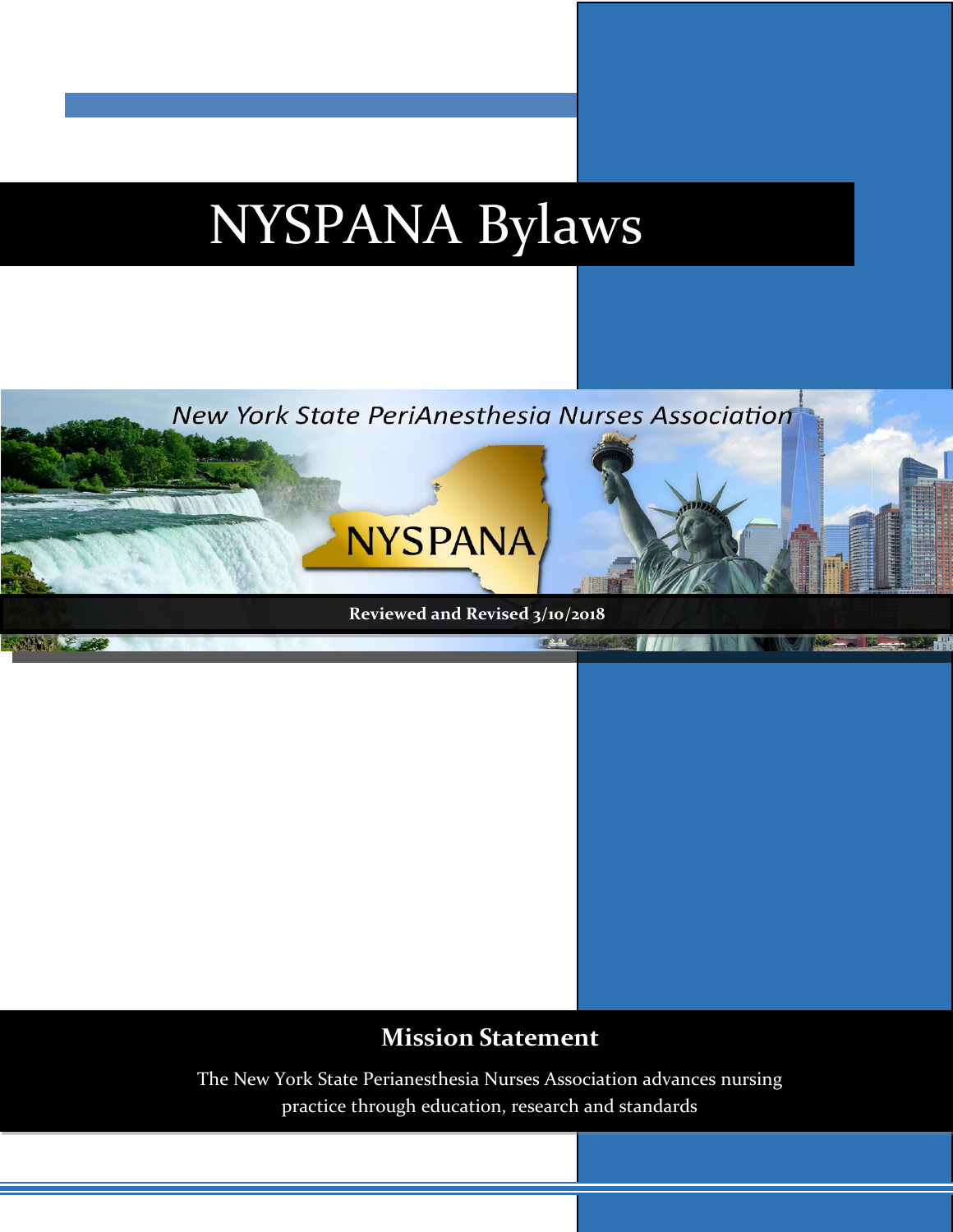## **Article I – Section 1.1 – Name**

The name of this professional organization is the New York State Perianesthesia Nurses Association, Inc. hereinafter referred to as NYSPANA. This is a duly chartered component organization of the American Society of Perianesthesia Nurses (ASPAN).

#### **Article II – Section 2.1 - Mission**

### **The New York State Perianesthesia Nurses Association, Inc. advances nursing practice through education, research, and standards**

Purpose and objectives of the Association are as follows:

- To foster networking among perianesthesia nurses throughout providing education to maintain excellence and quality in perianesthesia patient care
- To emphasize and promote understanding of perianesthesia nursing
- To publish a newsletter promoting the exchange of information
- To facilitate understanding and implementation of ASPAN standards
- To encourage perianesthesia nurse certification
- To develop and provide educational materials
- To foster relationships with other professional affiliates
- To act as liaison with local districts
- To maintain website for exchange of information

#### **Local Districts will:**

- a. Consist of five or more ASPAN members
- b. Affiliate with NYSPANA and ASPAN according to ASPAN requirements
- c. Develop district bylaws that are in compliance with NYSPANA
- d. Submit bylaws and amendments to NYSPANA Secretary for approval by the Board of Directors (BOD) every three years. To be reviewed and approved at the first meeting of the year
- e. Submit application to the NYSPANA BOD for district establishment. Notwithstanding any other provision of these Articles, these purposes are limited to those described in Internal Revenue Code (IRC) Section 501(c)(6) organizations of the United States Internal Revenue Service (IRS).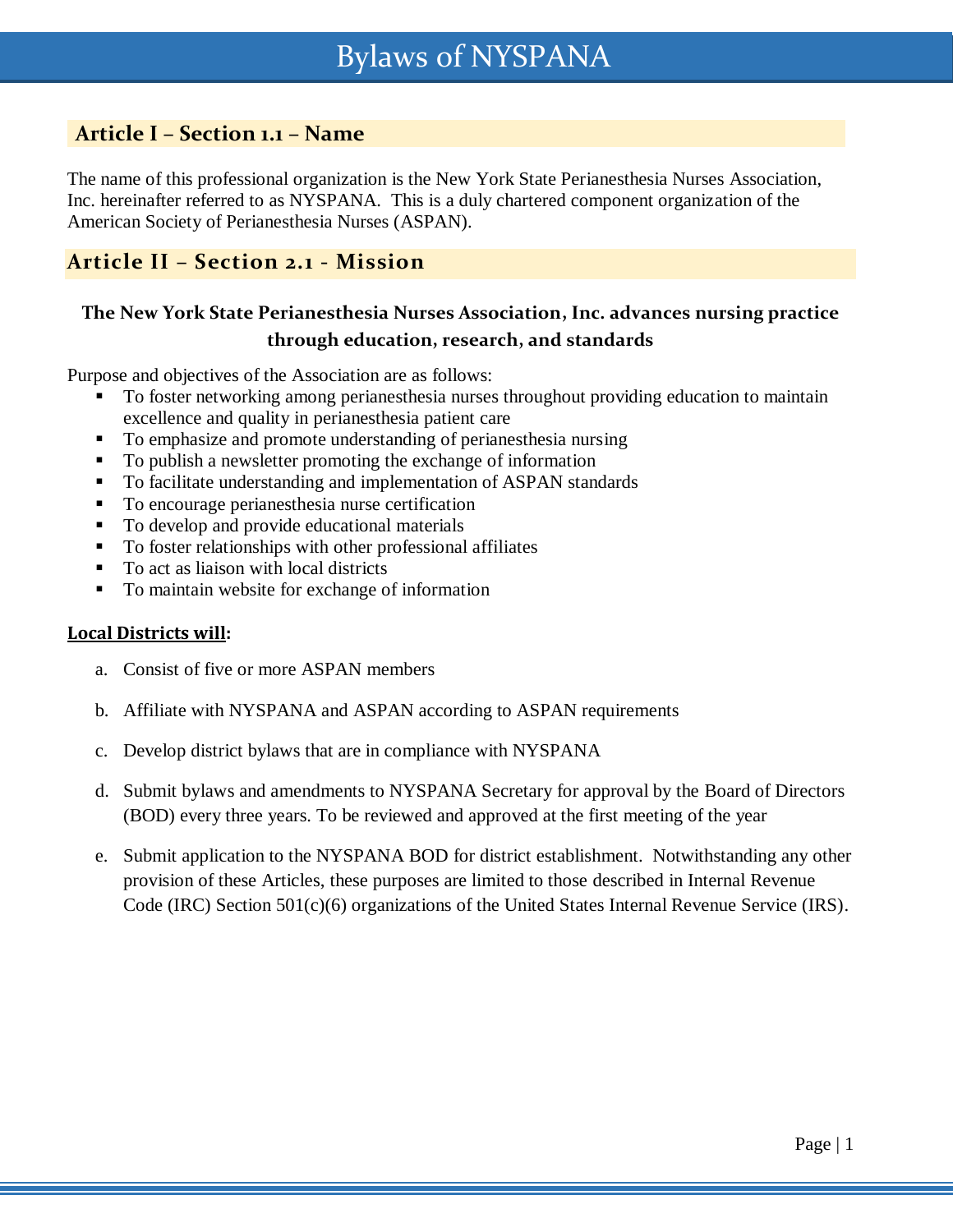# **Article III - Membership**

#### **3.1 Qualifications:**

Every registered professional or licensed practical nurse, subscribing to the purpose of the Association, agreeing to abide by the bylaws, and who meets the requirement of ASPAN shall be eligible for membership.

#### **Section 3.2 Classes:**

**3.2.1 Full members** shall be nurses that are presently employed in the care of the perianesthesia patient, or in perianesthesia management, education, or research.

**3.2.2 Registered nurses** are eligible to hold office, vote, and serve on elected or appointed committees.

**3.2.3 Licensed Practical Nurses** are eligible to vote and serve on appointed committees.

**3.2.4 Associate membership** may include any duly licensed health care professional who has an interest in perianesthesia patient care. These members have all the rights and privileges of full members except that of holding elected office, voting and chairing committees. Associate membership may be granted to others by special application to the BOD.

**3.2.5 Honorary membership** may be conferred by the BOD. Such honoring titles carry with them the right to attend meetings and to speak but not to propose motions, vote, or preside.

**3.2.6 Any person desiring membership in NYSPANA** will be directed to complete a membership application on the approved form, to the ASPAN national office. A single membership card will be issued from ASPAN, indicating the member's chosen component (New York). Thus, one application ensures membership at the national, state, and local level.

**3.2.7 ASPAN will remit to NYSPANA** a specified fee for each paid member of NYSPANA on a regular basis.

**3.2.8 NYSPANA will remit to the local districts** a specified annual reimbursement for each NYSPANA member within their district. For those districts not yet officially organized, their reimbursement will be maintained for the General Fund. At the end of each fiscal year, the unclaimed funds will be allocated to the NYSPANA educational fund.

**3.2.9 All members of ASPAN, except for Honorary Members, shall be assessed dues**, which are determined by the ASPAN BOD and ratified by the ASPAN Representative Assembly. Members are delinquent if their dues are not received by ASPAN within 60 days of the date upon which the dues are payable.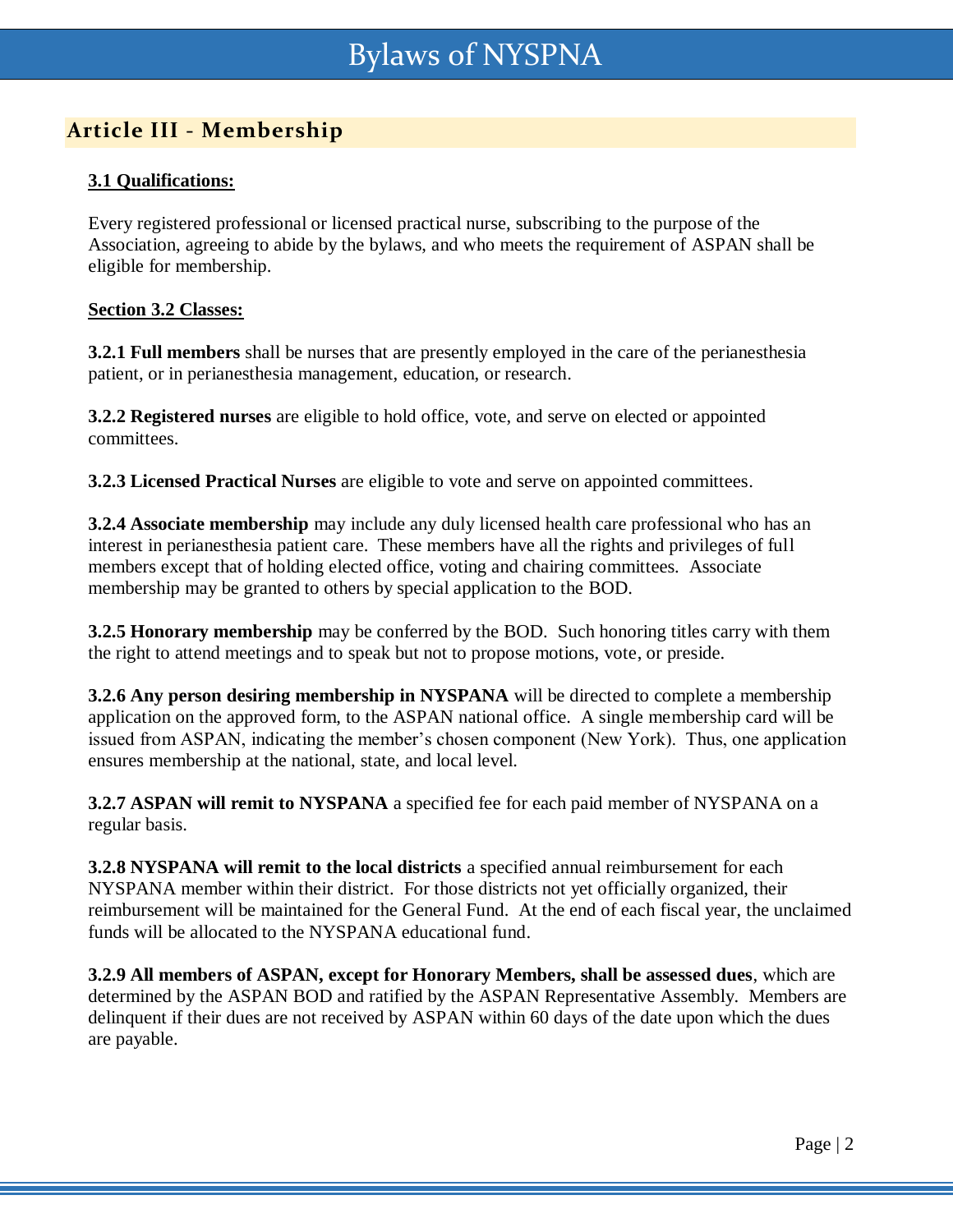**3.3.10 Members who do not adhere to ASPAN bylaws and policies** may have their membership terminated by the BOD after following the due process as outlined in Robert's Rules of Order.

## **Article IV – Meeting of Members**

**Section 4.1 General Meetings.** A general meeting is to be held each fall during the educational conference held by NYSPANA and prior to ASPAN national conference. The BOD determines the location.

**Section 4.2 Special Meetings** shall be called at the discretion of the President, or when requested by a majority vote of the BOD, or a written request of 10 members of NYSPANA, providing 30 days' notice has been given.

## **Article V – Officers**

**Section 5.1 Officers.** The Officers of NYSPANA shall be President, Vice President/President Elect, Immediate Past President, Secretary, and Treasurer. The President and the Vice President/President Elect of NYSPANA will serve as the two ASPAN Representatives.

**Section 5.2 Elections. The Office of Treasurer will be elected in the odd years.** The office of Vice President/ President Elect shall be elected yearly with a total commitment of three years, acting as Vice President/President Elect, President and Immediate Past President for one year in each position. The roles have full voting rights. The Secretary and nominating chair will be elected in the even years. No other officers, with the exception of the Treasurer, shall serve more than two consecutive terms in the same office.

**Section 5.3 Balloting** shall be done by membership on an annual basis. Officers shall be elected by a majority of the returned ballots. Transferring of office to the newly elected office will take place at the fall meeting in the year elected.

**Section 5.4** In the event a vacancy occurs in any office, an interim officer selected by the Executive Committee shall fill such office.

**Section 5.5 Powers.** The BOD shall be the governing body of NYSPANA. It will consist of President, Vice President/ President Elect, Secretary, Treasurer, Immediate Past President, Web Coordinator(s), Government Affairs Representative, Nominating Committee Chair, Research Chair and each District President.

#### **Their duties are as follows:**

- Transact the general business of NYSPANA to promote common interest of its members
- **Establish major administrative policies governing the affairs of NYSPANA and devise measures** for continued growth and development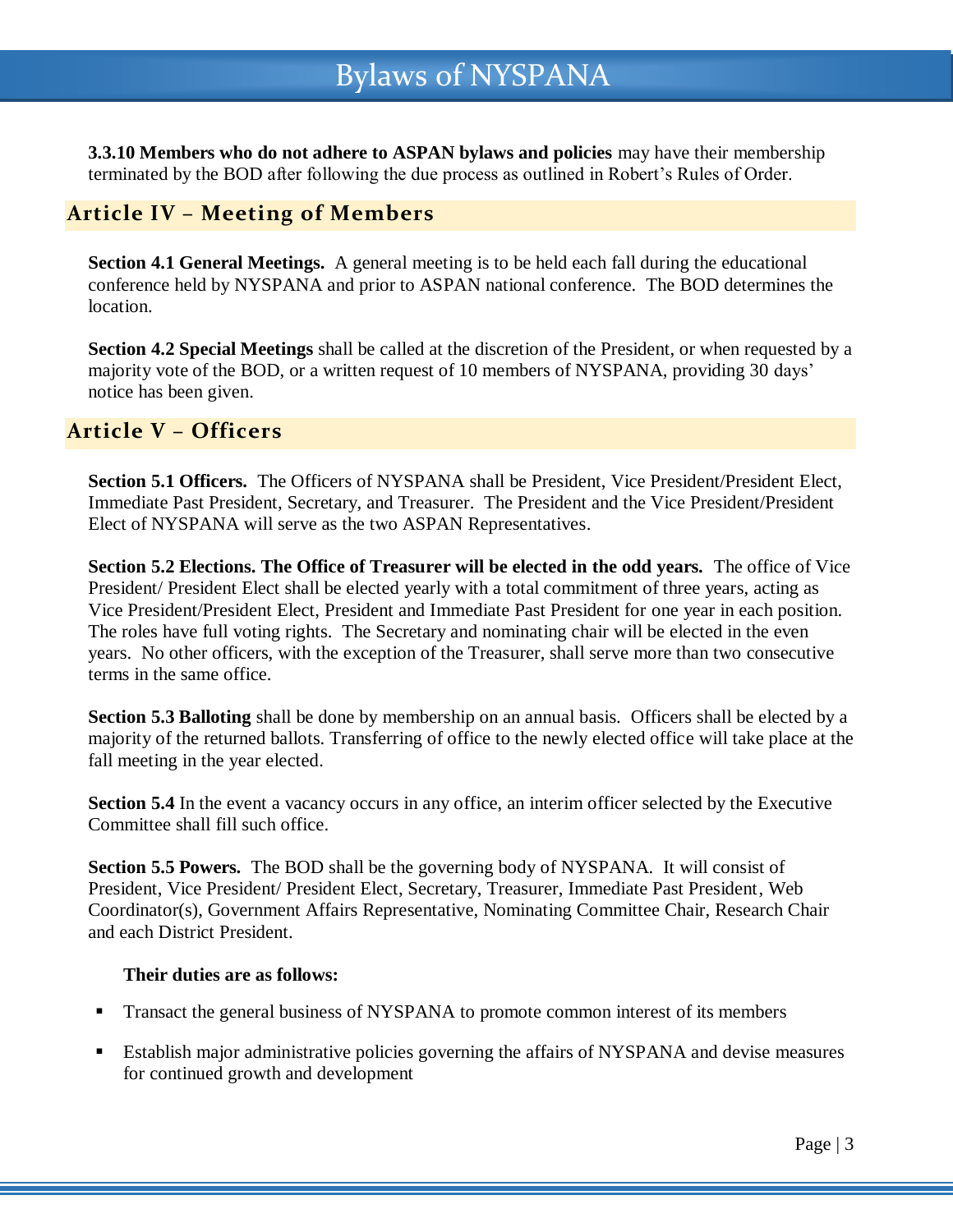# Bylaws of NYSPANA

- Report to the NYSPANA membership at each regular meeting the business transacted in the interim between meetings
- Provide for such work of the offices and committees as may be deemed appropriate
- **Provide for the proper care of the materials, equipment, and funds of NYSPANA and for the** auditing of all books of accounts upon request of the BOD
- Adopt an annual budget and authorize payment of legitimate expenses
- NYSPANA bylaws shall be reviewed and revised annually at the first board meeting of the year

**Section 5.6 Executive Committee.** There shall be an Executive Committee of the BOD composed of the President, Vice President/ President Elect, Immediate Past President, Secretary, and Treasurer. This committee shall have all the powers of the BOD to transact business of an emergency nature between meetings of the Board.

**Section 5.7 GAC Chair and Research Chair.** Members appointed to strategic work team (SWT) will be voting members, except the Newsletter Editor.

**Section 5.8 Compensation.** Board members serve in a voluntary capacity, but may receive positionrelated compensation/reimbursement for expenses as set forth in Policy and Procedure.

**Section 5.9 Removal.** Any official of the Board, may be removed by the BOD upon a two thirds affirmative vote for such removal. The official may request an opportunity to have a hearing providing for due process.

#### **Article VI – Strategic Work Teams**

**Section 6.1 The Strategic Work Teams (SWT) of NYSPANA** are Nominating, Bylaws, Membership, Financial, Education, Research and Government Affairs. The purpose and duties of each of these will be listed in the NYSPANA Policy and Procedures Guidelines.

**Section 6.2 Nominating Chair.** The Nominating Chair shall serve a two-year term. The Nominating Chair shall prepare a ballot consisting of nominees for each office (with a maximum of three nominees per office). In preparing the ballot the Nominating Chair shall:

- Use the names submitted by the members of NYSPANA
- Verify current membership of nominees
- Nominate those members who, in its judgment, are especially qualified to discharge the responsibilities of the office to which they are nominated
- Give consideration to representing various geographical areas of the state on the ballot
- Obtain nominee's consent and a willingness-to-participate form to be kept on file in the NYSPANA office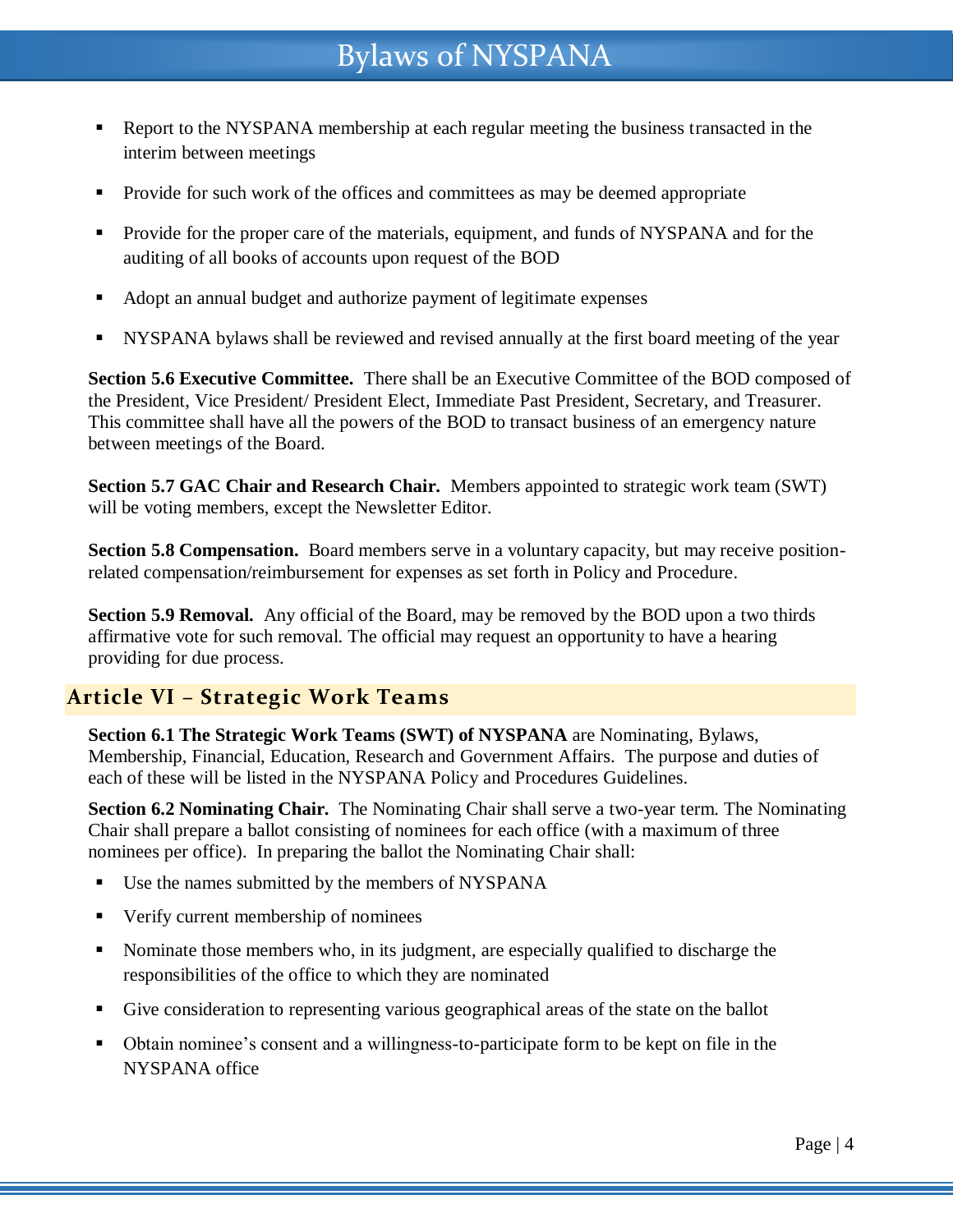# Bylaws of NYSPANA

 Publish the election in the newsletter and communicate to members. The Nominating Chair will e-mail results to each individual on the ballot. The results will be announced in the following issue of Up to Par.

**Section 6.3 Membership Strategic Work Team.** The strategic work team on Membership, chaired by the Vice President/ President Elect and the Membership SWT plans and makes recommendations to the BOD concerning membership. All new members will receive a personalized welcome letter by a mailing or email from the chair of the membership SWT.

**Section 6.4 Financial Strategic Work Team.** The strategic work team on Finance shall be chaired by the Treasurer and may include one member of the BOD, appointed by the Executive Committee, and one member at large.

The strategic work team shall:

- Review the financial status of NYSPANA
- Act as advisor for financial policies
- **Prepare an annual budget for approval by the BOD**

**Section 6.5 Education Strategic Work Team.** The strategic work team on Education will consist of the Immediate Past president, and at least two members at large, one of whom is a bachelor prepared nurse and member.

The strategic work team shall:

- Assist local districts and conference planners
- Promote education
- Provide educational opportunities

**Section 6.6 Governmental Affairs Chair.** The Governmental Affairs Chair will be appointed by the BOD, serve as government affairs representative to ASPAN, and shall be a voting member.

**Section 6.7 Research Strategic Work Team.** The Research Chair will be appointed by the BOD, serve as the research planner and coordinator for NYSPANA, and shall be a voting member.

**Section 6.8 Special Strategic Work Teams.** Special SWT may be appointed by the President and/or at the request of the BOD, on an ad hoc basis. These cease to exist when the purpose for which they were created is resolved.